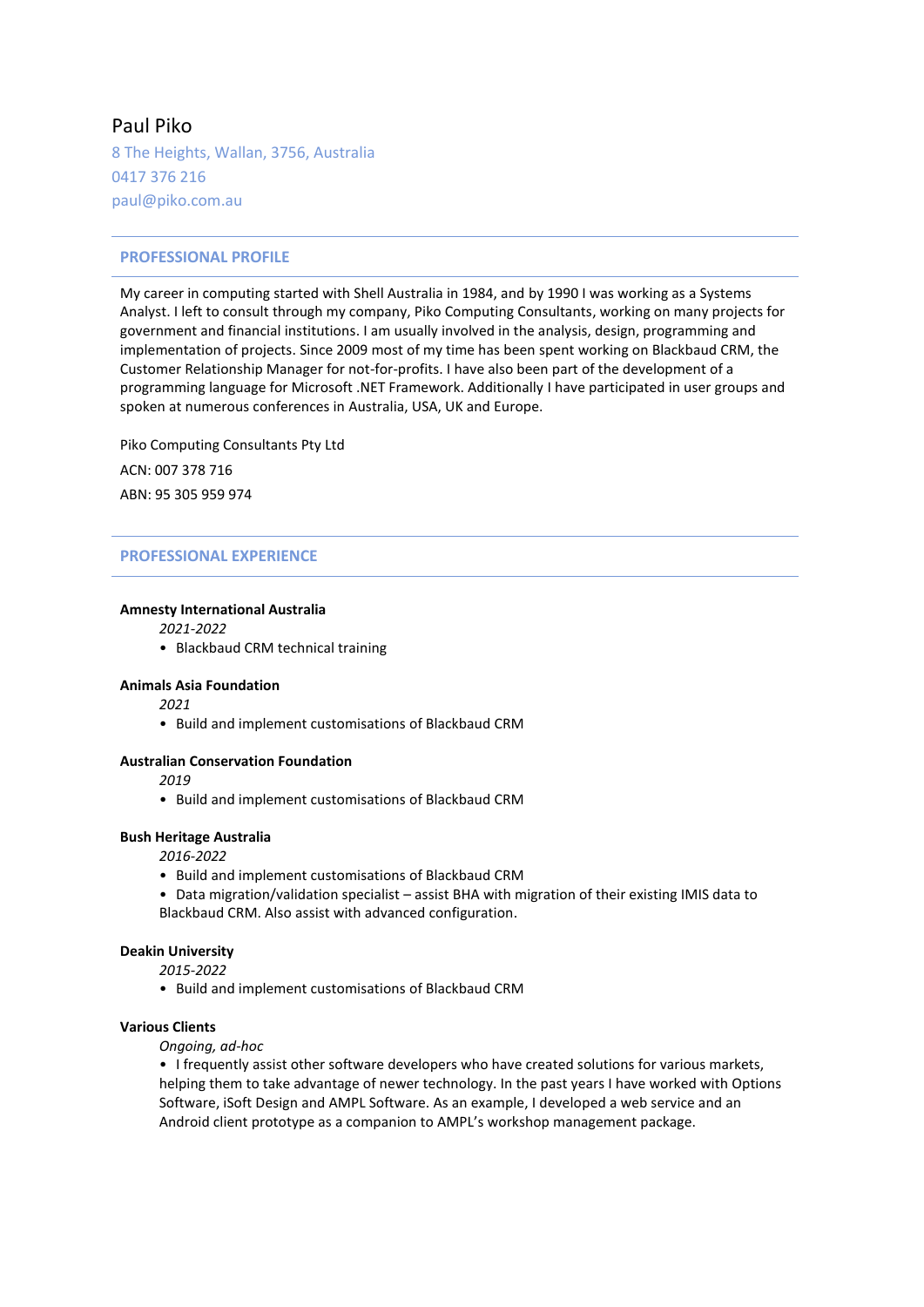#### **Plan International Australia**

*2016-2021*

• Build and implement customisations of Blackbaud CRM

#### *2016*

• Develop a Grant/Funding Opportunity data collection system, including mobile-responsive frontend.

• Build and configure a local Blackbaud CRM development environment

### *2016*

• Develop a Grant/Funding Opportunity data collection system, including mobile-responsive frontend.

• Build and configure a local Blackbaud CRM development environment

### *2015*

• Assist with software updates to Child Data software due to changes in services provided by head office in the UK

#### *2008-2014*

• May-July 2008: Acting Database Administrator/Application Support. Support and document existing sponsorship application. Assess and report on migration options.

• September-October 2008: Analyse the Plansys database (Advantage database server, xBase++), then design and build an accurate reporting application for performance analysis

• December 2009 onwards: Part time acting Database Administrator/Data Validation specialist. Played a key role in the preparation and migration of existing data to Blackbaud CRM (BBCRM), and the validation of migrated data. Assisted with implementation of BBCRM, developed queries, data lists and exports for business use. Received BBCRM SDK training. Primary designer and developer of web services and back-end systems to exchange information with BBCRM, using MS SQL Server 2008R2.

# **Plan International Hong Kong**

*2015*

- Assist with migration of their installation of Child Data software to a newer operating system
- Assist with software updates to Child Data software due to changes in services provided by head office in the UK

#### **Grafx Software Development, USA**

*2002-2012*

- Part of the development teams of Visual Objects (xBase for 32-bit Windows) and Vulcan.NET (xBase for .NET Framework, released 2007) programming languages
- Worked on Visual Objects source code, primarily GUI Classes and Windows API.
- Contributed to the releases of VO 2.6, 2.7, 2.8 and subsequent updates.
- Worked on the Vulcan.NET runtime classes/functions, and VO compatibility.
- Involved with technical marketing; administrator of the official Vulcan.NET web site

(http://www.govulcan.net) and development of educational material.

# **Department of Agriculture/Natural Resources & Environment/Primary Industries & Animal Health Australia**

*1994-2009*

• Analysis, design and programming of major systems for Animal Health Operations branch: Property (Tailtag) Register, Johne's Disease Management System, various Registers (e.g. apiary register). Interfaces with external systems such as online vendors and Land Victoria. Over the years updated versions were created using newer tools and using the requested database back-end. Languages used included Clipper, Visual Objects, VB.NET. Databases used included Btrieve, Sybase SQL Anywhere, Sybase Adaptive Server Enterprise, MS SQL Server.

• In 2007, redevelopment of Property Register in VB.NET, accessing data in MS SQL Server.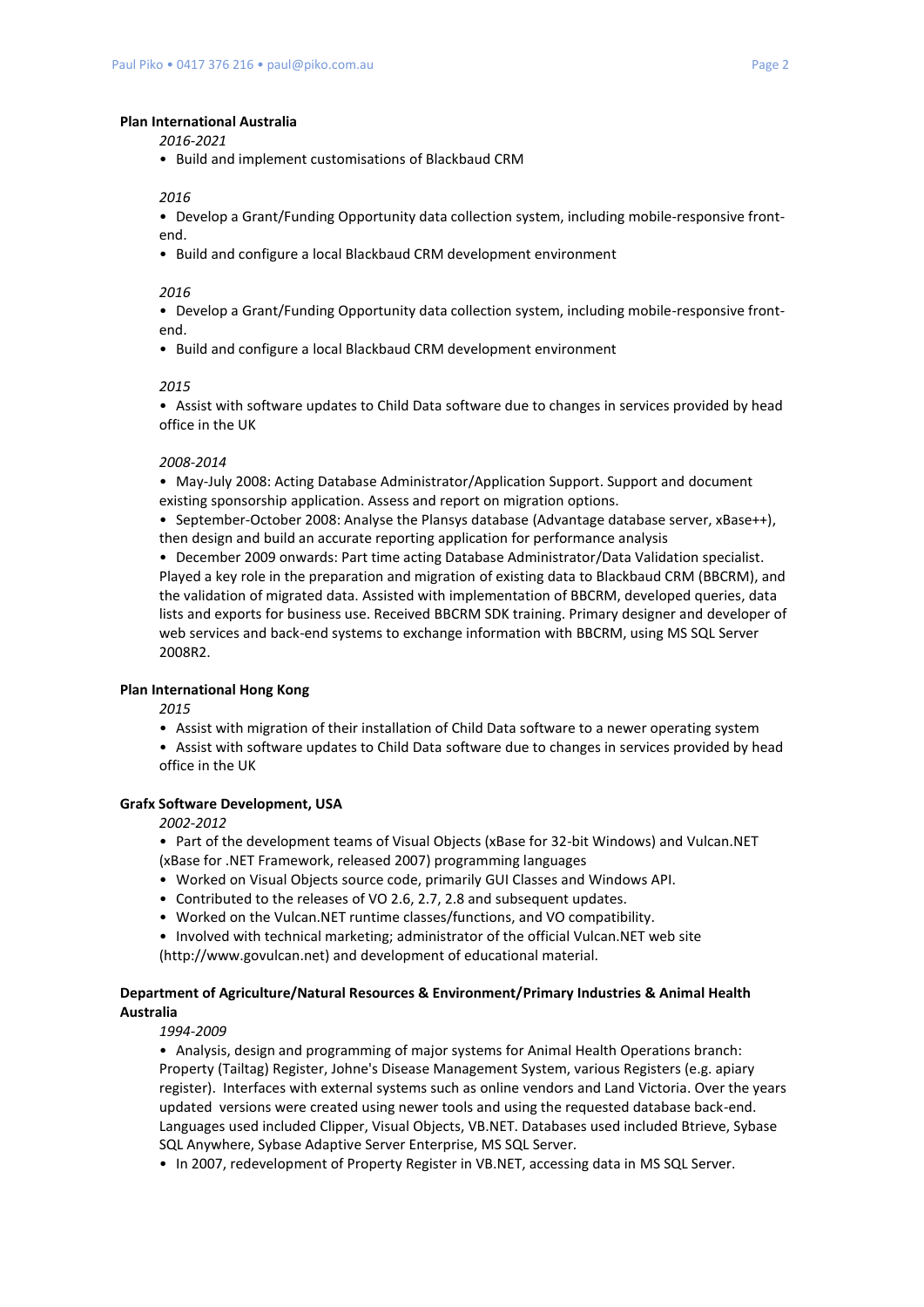• Animal Exotic Disease Outbreak Management System originally written by me using Clipper in 1994, migrated to Windows using Visual Objects. Converted to use MS SQL Server instead of DBF files in 2007/2008. Funded by DPI and AHA.

• In 2008, developed a Windows Mobile PDA application collecting survey data with upload to SharePoint

• In 2008, developed a VB.NET intranet application to record disease events with MS SQL Server as the database.

### **Shell Refinery Geelong**

*2003-2007*

• General analysis, design and programming, as required. Systems written in ASP: Environment Improvement Plan, Operator Maintenance Log, Major Event Calendar, Tradesman Call In System. Enhancements to Incidents and Actions database system.

### **Norwich Financial Planning Services**

*1996-2000*

• Programming of "Visual Office" for financial planners. Written in Visual Objects.

### **Australian Wheat Board**

*1994-1995*

• Programming enhancements to Interim Stock System. Written in Clipper.

#### **National Mutual Funds Management**

*1993-1994*

• Analysis, design and programming of Funds Management system (trading, securities, journals, brokerage, etc.). Written in Clipper for NMFM Hong Kong. I travelled to Hong Kong for installation and training of staff.

# **Shell Australia (consultant)**

*1992-1996* 

• General analysis, design and programming. Various applications written in Clipper/Access.

## **Novartis/Mental Health Research Institute**

*1992-2001*

• Analysis, design and programming. Major system using data collected from hospitals around Australia, monitoring psychiatric patient drug response. Written in Clipper.

### **Credit Suisse Bullion Pacific**

*1990-1992*

• Analysis, design and programming of dealing room support systems. Written in Clipper.

### **Footscray Institute of Technology**

*1990*

• Analysis of issues relating to existing research abstract database and implementing a solution, using Clipper.

#### **Shell Australia (employee)**

*1984-1990*

• IT Systems Analyst. Mainframe programming using PL/1, IDEAL and DATACOM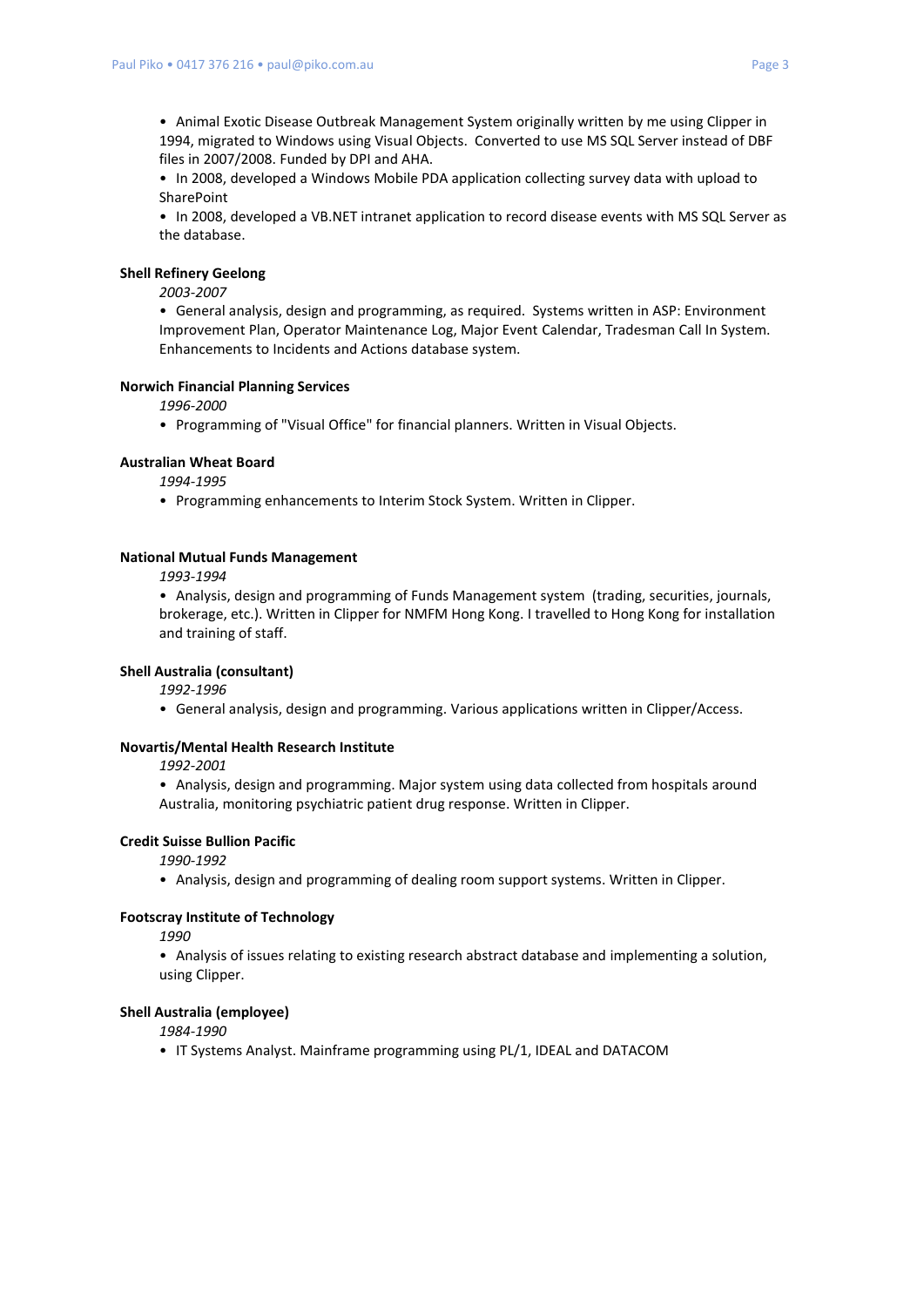# **CONFERENCE SPEAKING**

I have been a speaker at software conferences covering various topics over the years including Clipper, Visual Objects, Vulcan.NET, Microsoft .NET Framework, MS SQL Server, Jasmine object database, Windows application development, MS Office integration, web development, and object-orientation. My 2013 sessions covered Windows 8 app development. My 2014 sessions introduced Microsoft Azure to software developers. In 2015, my topic covered developing software for Windows 10-Universal Windows Platform.

| Computer Associates TechniCon, Australia, May 1993      | Computer Associates TechniCon, USA, August 1993       |
|---------------------------------------------------------|-------------------------------------------------------|
| Computer Associates TechniCon, Australia, November 1994 | Computer Associates TechniCon, USA, July 1995         |
| Computer Associates TechniCon, Australia, November 1995 | Computer Associates TechniCon, USA, August 1996       |
| Computer Associates TechniCon, Australia, November 1996 | Computer Associates TechniCon, USA, July 1997         |
| Computer Associates TechniCon, Australia, November 1997 | Computer Associates TechniCon, USA, April 1998        |
| VOICE, United Kingdom, February 1999                    | SDGN Conference to the Point, Netherlands, April 1999 |
| Computer Associates TechniCon, USA, July 1999           | SDGN Conference to the Max, Netherlands, May 2000     |
| DevCon Australia, Australia, May 2000                   | DevCon Europe, Germany, November 2000                 |
| DevCon Australia, Australia, September 2001             | DevCon Europe, Germany, October 2001                  |
| DevCon Europe, Germany, November 2002                   | DevCon Australia, Australia, April 2003               |
| DevCon Europe, Germany, October 2003                    | DevFest, United Kingdom, February 2004                |
| DevCon USA, July 2004                                   | DevFest, United Kingdom, March 2005                   |
| VODC Conference, Germany, November 2005                 | DevFest, United Kingdom, March 2006                   |
| VODC Conference, Germany, November 2006                 | DevFest, United Kingdom, March 2007                   |
| VODC Conference, Germany, November 2007                 | DevFest, United Kingdom, March 2008                   |
| VODC Conference, Germany, November 2008                 | DevShare, United Kingdom, May 2010                    |
| VODC Conference, Germany, November 2010                 | VODC Conference, Germany, November 2011               |
| DevShare, United Kingdom, May 2012                      | DevShare, United Kingdom, October 2013                |
| DevShare, United Kingdom, September 2014                | DevShare, United Kingdom, September 2015              |